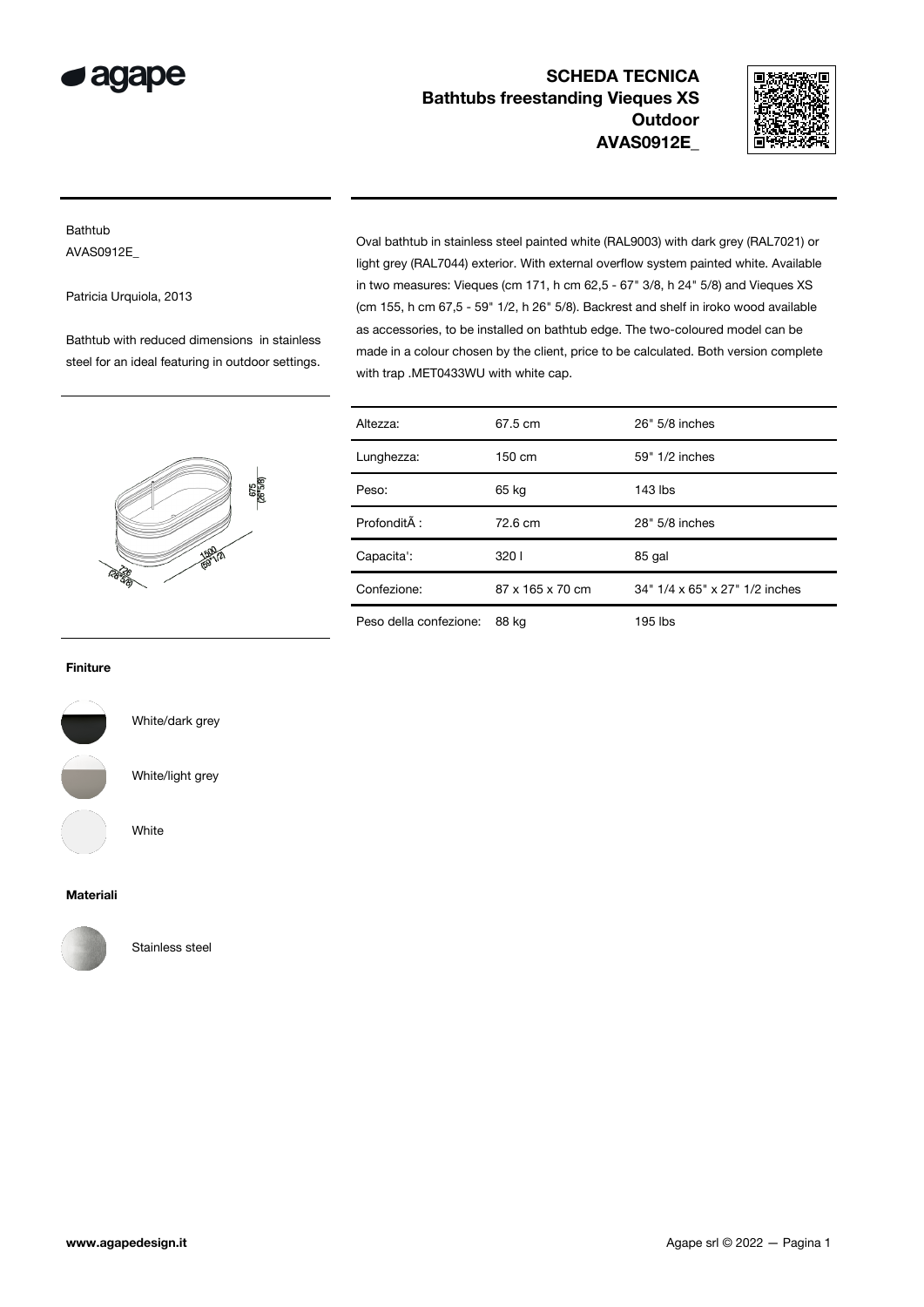

**SCHEDA TECNICA** Bathtubs freestanding Vieques XS Outdoor AVAS0912E\_



## **Main dimensions**